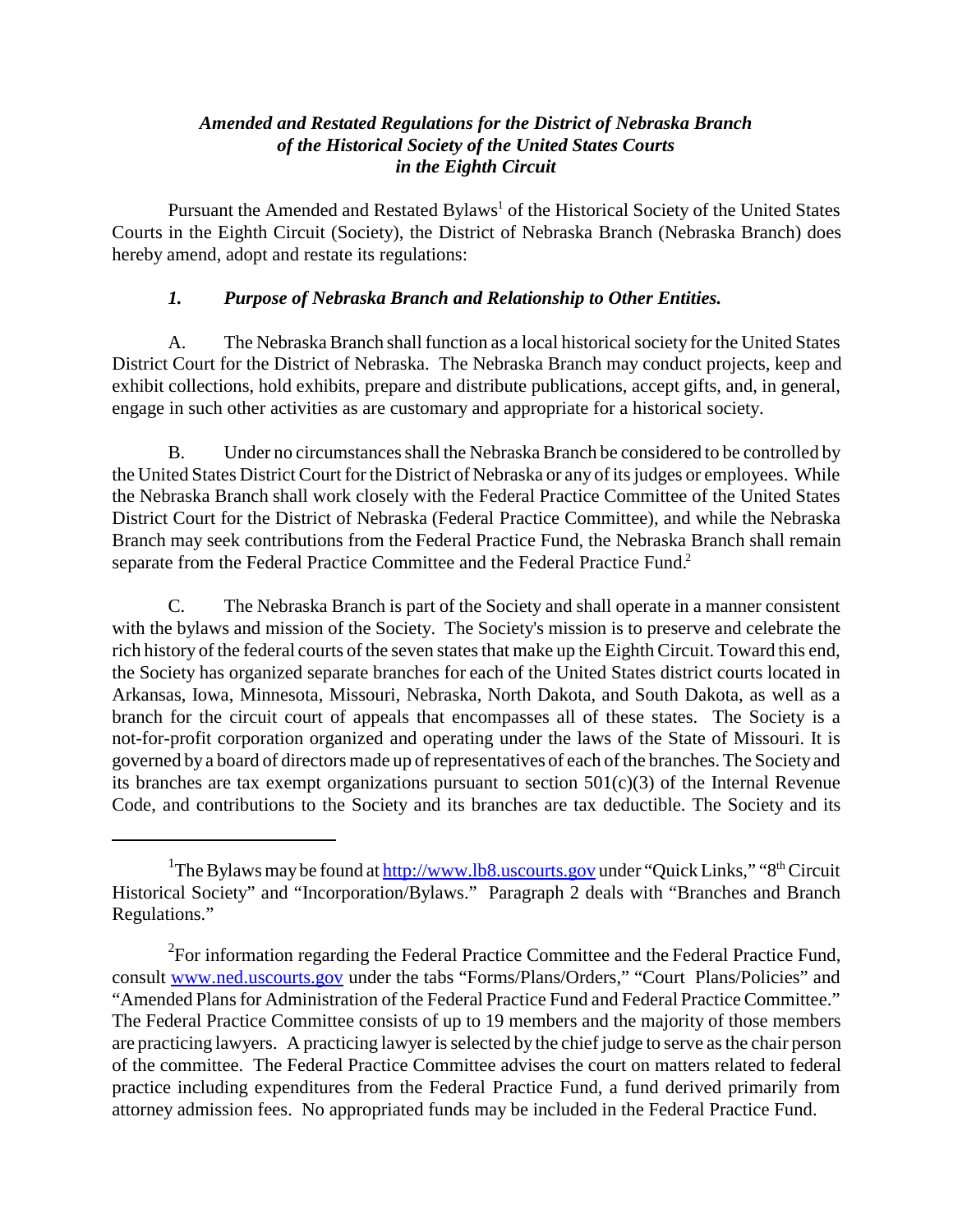branches are not a part of, nor are they controlled by any of the courts, judges or employees of the courts.

## *2. Construction of Regulations with Codes of Conduct*.

The Society and the Nebraska Branch recognize the importance of the Codes of Conduct governing federal judges and employees.<sup>3</sup> These regulations shall be construed in accordance with those ethical norms.

# *3. Membership.*

Regular members of the Nebraska Branch shall consist of all persons admitted to practice before the United States District Court for the District of Nebraska. Honorary members (persons or entities not admitted to practice before the court)may be admitted tomembership upon such terms and conditions as the Nebraska Branch may from time to time provide.

### *4. Financial Support for the Nebraska Branch.*

A. The Nebraska Branch anticipates that its primary source of support shall come from the Federal Practice Committee through contributions authorized by that Committee from the Federal Practice Fund.<sup>4</sup> However, the Nebraska Branch recognizes that it has no entitlement to any such contributions.

B. Regular members of the Nebraska Branch shall not be charged dues by the Nebraska Branch.

<sup>3</sup> *See* Volume II, *Guide to Judiciary Policies and Procedures*, Chaps. 1, 4-6 (revised May 31, 2005) (collecting *Codes of Conduct for United States Judges*, *Published Advisory Opinions*, & *Compendium of Selected Opinions*). The *Codes of Conduct for United States Judges* and the *Published Advisory Opinions* are available over the Internet at www.uscourts.gov under the tabs "Library" and "Manuals/Policy." The *Codes of Conduct for Judicial Employees* may be found there also. Note that *Advisory Opinion No. 104* (addressing court historical societies and the ethical strictures that apply to federal judges and court employees who are involved in such entities) is particularly relevant.

<sup>&</sup>lt;sup>4</sup> According to the governing document, the "Fund may be used to support the work of the . . . the Historical Society of the United States Courts in the Eighth Circuit and the District of Nebraska Branch, including, but not limited to, paying for the travel or other expenses of attorney members of such societies, branches, . . . ." *Amended Plan for the Administration of the Federal Practice Fund*, ¶ III(f) at 3.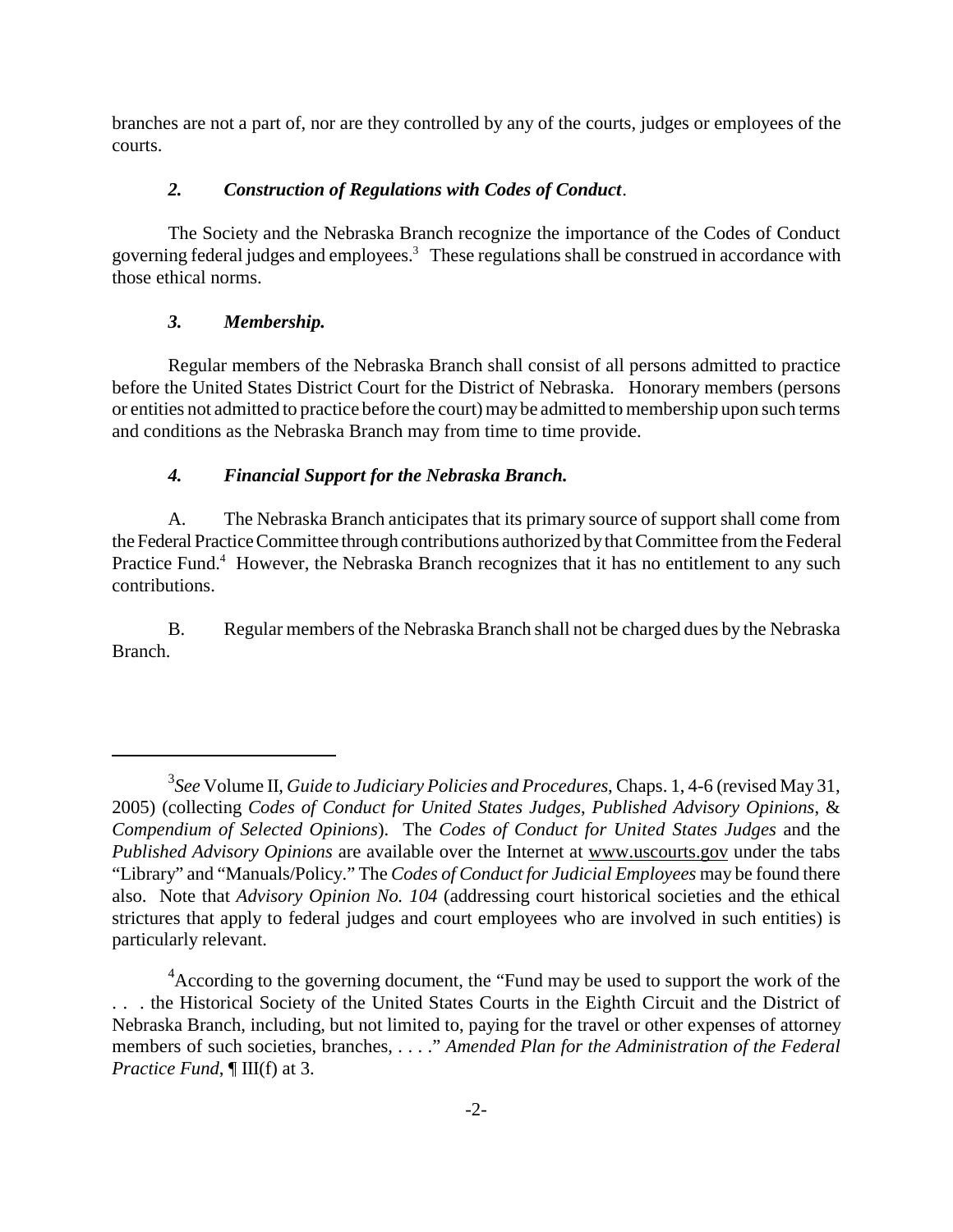C. Dues may be levied for honorary members in such amount as the Nebraska Branch may from time to time approve. Should any such honorary member be in default in the payment of dues, his or her honorary membership may be terminated without notice.

# *5. Officers, Appointment, Powers and Duties*.

A. All officers of the Nebraska Branch shall be appointed by the chair person of the Federal Practice Committee.

B. The officers of the Nebraska Branch shall consist of a president, and a secretarytreasurer. The office of president and the office of secretary-treasurer shall be held by different persons. The chair person of the Federal Practice Committee may also designate a separate person asthe secretary and a separate person as the treasurer. In the event any officer is unable to serve, the chair person of the Federal Practice Committee shall exercise the powers of the vacant office until a successor is appointed.

C. No officer of the Nebraska Branch shall be a judge or an employee of a federal court.

D. Officers shall hold office for a term of two years and thereafter until their successors are chosen and qualify in their stead. Any officer may be removed at the sole discretion of the chair person of the Federal Practice Committee.

E. The president of the Nebraska Branch shall be the chief executive officer of the branch with all powers and duties typically attendant to such position.

F. The secretary-treasurer of the Nebraska Branch shall have all powers and duties typically attendant to such positions.

G. All funds of the Nebraska Branch shall be held in a non-governmental institution such as a bank. Under no circumstances shall the funds of the Nebraska Branch be commingled with appropriated funds or the funds of any other entity including the Federal Practice Fund.

# *6. Governance by Executive Committee.*

A. The Nebraska Branch shall be governed by an Executive Committee consisting of the officers appointed pursuant to the preceding section and the chair person of the Federal Practice Committee. The Executive Committee shall set the policies and practices of the Nebraska Branch and the policies and practices of the Executive Committee. Except as otherwise provided herein, a majority vote of the members of the Executive Committee shall govern. In the case of a tie, the decision of the chair person of the Federal Practice Committee shall prevail.

B. The Executive Committee may invite judges and court employees to attend and participate in meetings of the Executive Committee as non-voting members.